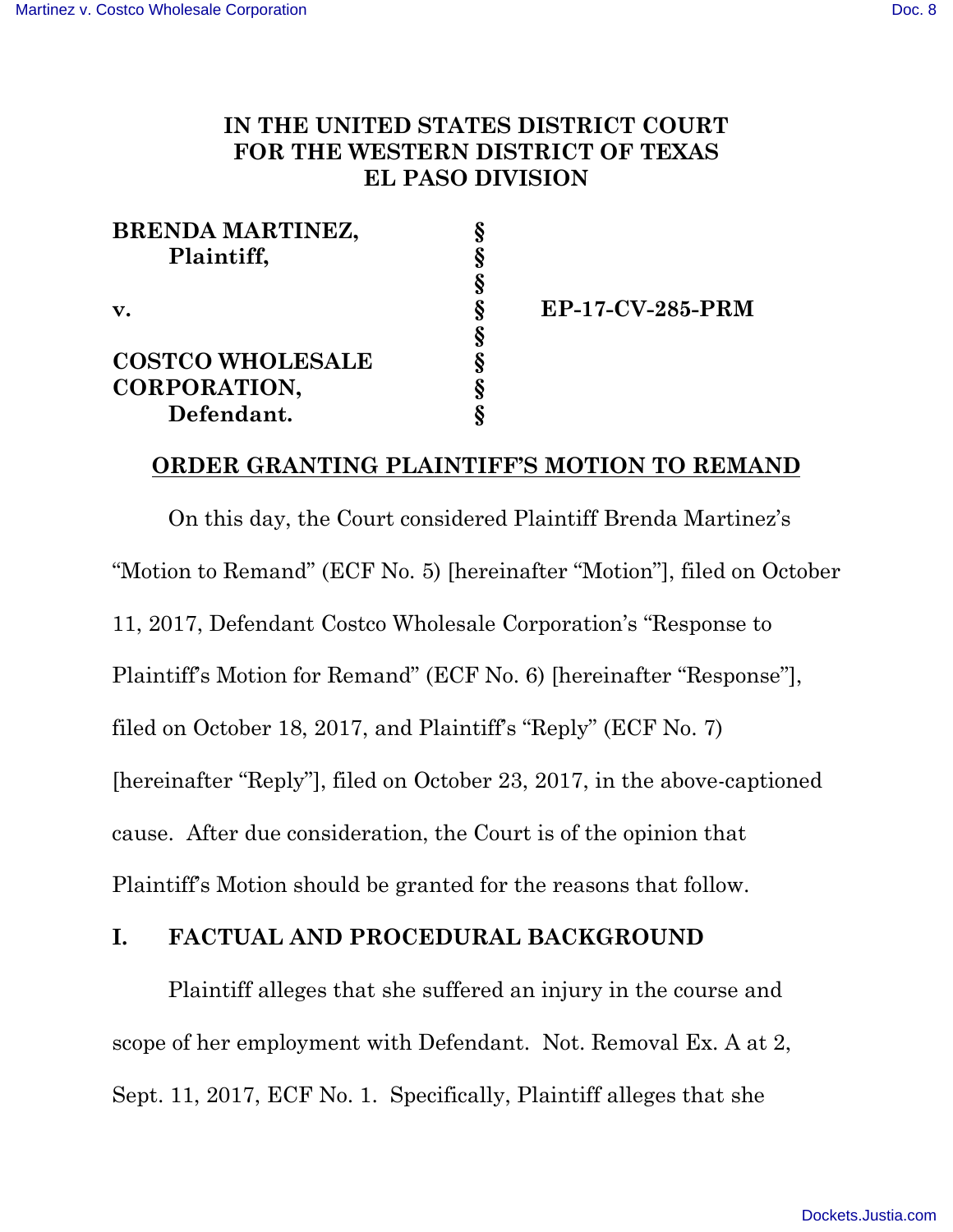suffered an injury while "performing her duties as a stocker" when a box slipped and bent Plaintiff's arm as she tried to catch it. *Id.* As a result, Plaintiff brought suit against Defendant for negligence and premises liability in state court. *Id.* at 2–3.

On September 11, 2017, Defendant removed the case to federal court alleging that "removal of this matter is proper under 28 U.S.C. § 1332 based on diversity jurisdiction." Not. Removal 1. The section immediately following that sentence, titled "II. DIVERSITY JURISDICTION," contains solely this statement: "Pursuant to 28 U.S.C. § 1332(a), this Court has diversity jurisdiction over actions between citizens of different states where the amount in controversy, exclusive of interest and costs, exceeds \$75,000." Not. Removal 2. The Notice of Removal provides no further information about the citizenship of either party or the amount in controversy alleged.1 On October 11, Plaintiff filed the instant Motion requesting that the Court remand the

 $\overline{a}$ 

<sup>1</sup> While Plaintiff's original state-court petition, which is attached to the Notice of Removal, does provide details about the parties' respective citizenship, Defendant makes no reference to this information in the Notice. For Defendant's own sake, the Court will not assume that Defendant adopts any statement in the original petition as true without some sort of affirmative indication of such from Defendant. Without any indication here, the Court will only accept the allegations on the face of the Notice of Removal as pertinent to its analysis.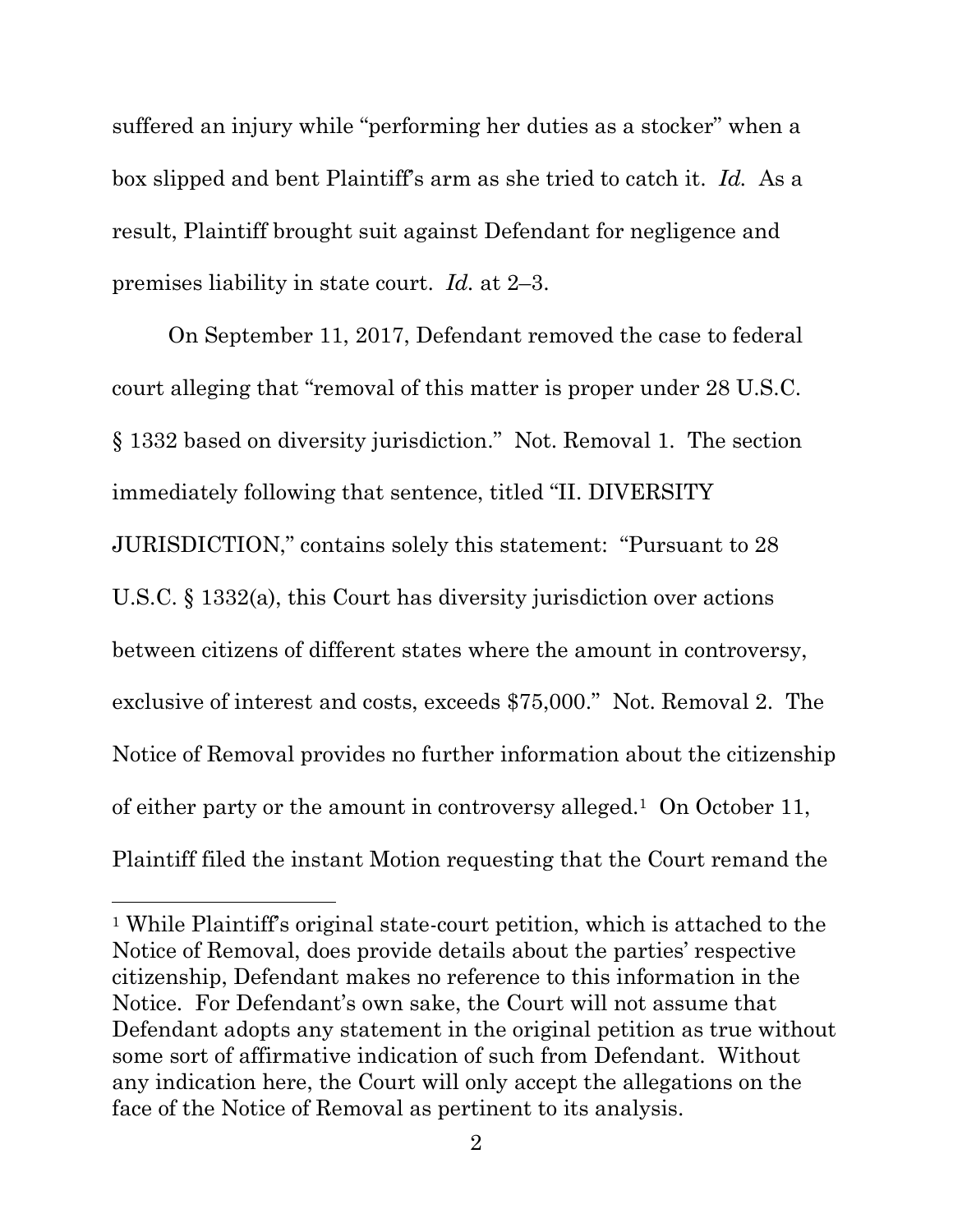case because her claims allegedly arise under the Texas Worker's Compensation Act ("TWCA"), and are, therefore, nonremovable. Mot. 1.

# **II. LEGAL STANDARD**

Pursuant to 28 U.S.C. § 1441(a), federal law provides for the removal of civil actions brought in a state court over which the district court has original jurisdiction. "A federal district court may exercise original jurisdiction over any civil action that either satisfies diversity requirements or that arises under the federal constitution, statutes, or treaties." *Energy Mgmt. Servs., L.L.C. v. City of Alexandria*, 739 F.3d 255, 258–59 (5th Cir. 2014) (citing 28 U.S.C. §§ 1331, 1332, 1369). "Thus, under § 1441, removal is proper *only* when the court has original jurisdiction over at least one asserted claim under either federal question or diversity jurisdiction." *Id.* at 259.

Removal from state court raises significant federalism concerns. *Gutierrez v. Flores*, 543 F.3d 248, 251 (5th Cir. 2008). "Federalism concerns animate the rule requiring strict construction of removal statutes." *Beiser v. Weyler*, 284 F.3d 665, 674 (5th Cir. 2002). "The removing party bears the burden of showing that federal jurisdiction exists and that removal was proper." *Manguno v. Prudential Prop. &*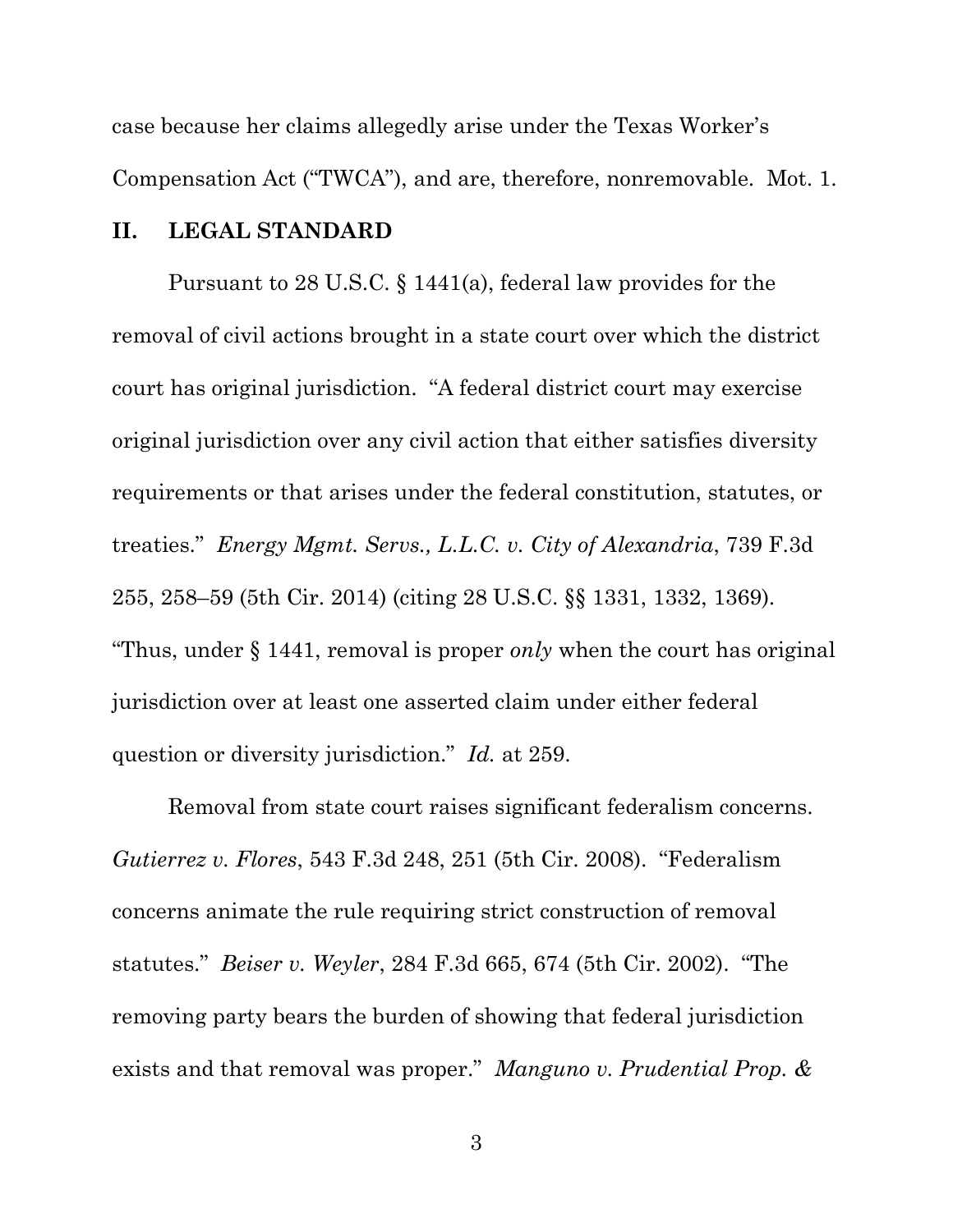*Cas. Ins. Co.*, 276 F.3d 720, 723 (5th Cir. 2002) (citing *De Aguilar v. Boeing Co.*, 47 F.3d 1404, 1408 (5th Cir. 1995)). To show "diversity jurisdiction, the party asserting federal jurisdiction must 'distinctly and affirmatively allege' the citizenship of the parties." *Howery v. Allstate Ins. Co.*, 243 F.3d 912, 919 (5th Cir. 2001) (alteration omitted) (quoting *Stafford v. Mobil Oil Corp.*, 945 F.2d 803, 804 (5th Cir. 1991)). "In cases involving corporations, 'allegations of citizenship must set forth the state of incorporation as well as the principal place of business of each corporation.'" *Arnold Refrigeration, Inc. v. Quality Custom Distribution Servs., Inc*., No. 5:15-CV-00591-RP, 2015 WL 6690133, at \*2 (W.D. Tex. Oct. 30, 2015) (citing *Getty Oil Corp., a Div. of Texaco v. Ins. Co. of N. Am.*, 841 F.2d 1254, 1259 (5th Cir. 1988)).

"These rules are straightforward, and the law demands strict adherence to them." *Getty Oil Corp.*, 841 F.2d at 1259. "[A] failure to adequately allege the basis for diversity jurisdiction 'mandates dismissal.'" *Menendez v. Wal-Mart Stores, Inc.*, 364 F. App'x 62, 65 (5th Cir. 2010) (citing *Stafford*, 945 F.2d at 805).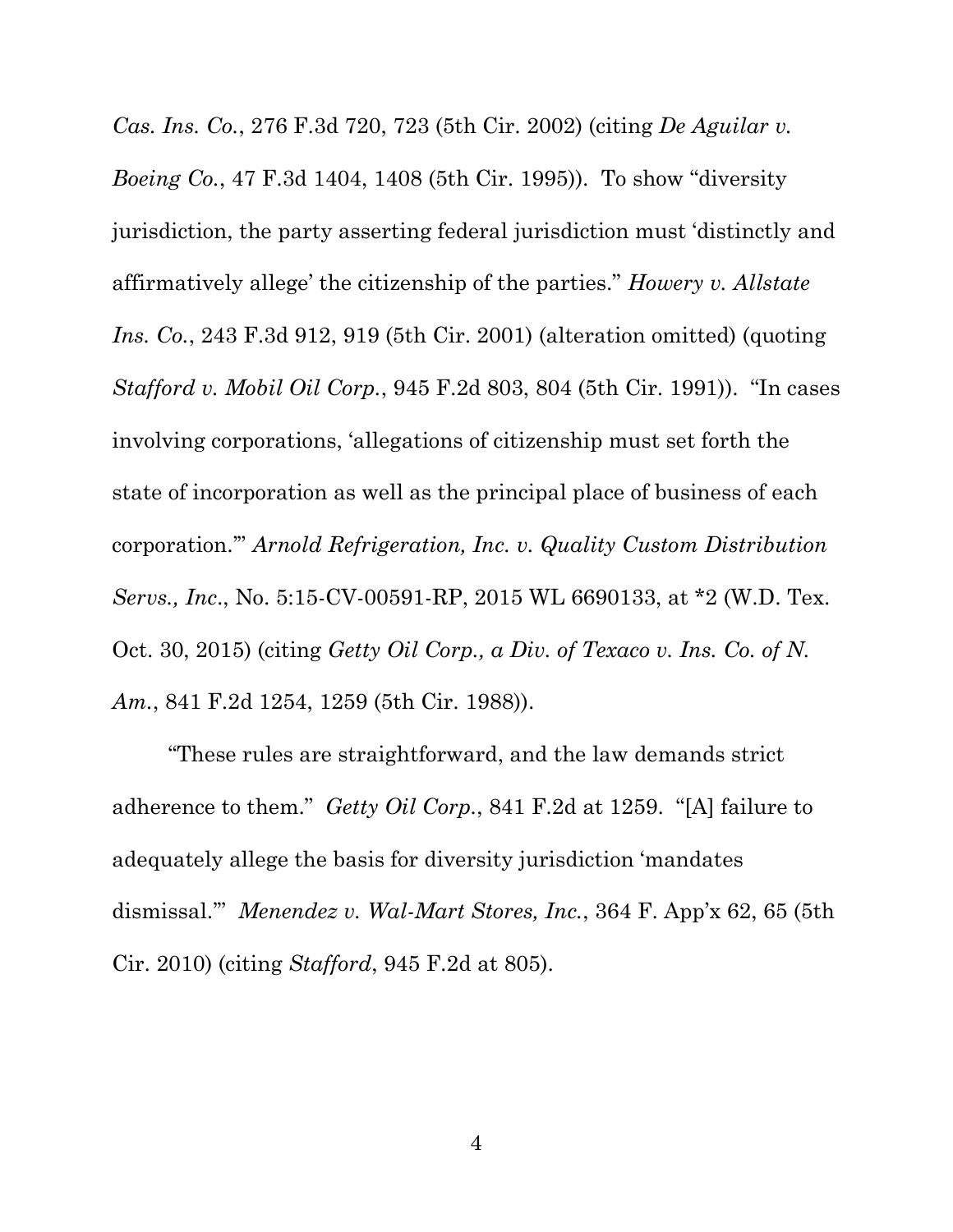#### **III. ANALYSIS**

 $\overline{\phantom{a}}$ 

The Motion and subsequent briefing discuss only whether Plaintiff's nonsubscriber negligence claim is removable pursuant to 28 U.S.C. § 1445(c). Neither party mentions jurisdiction in their respective briefs, and Plaintiff does not appear to contest jurisdiction. However, after reviewing the pertinent documents, the Court finds that the Notice of Removal itself failed to adequately allege grounds on which the Court can exercise diversity jurisdiction over this matter.<sup>2</sup> Thus, the Court concludes that the Motion to Remand should be granted.

### **A. The Court's Discretion to Remand**

As an initial matter, it is important to ensure that the Court has discretion to remand the case based on a defect in the Notice of Removal that Plaintiff did not mention in its Motion. The Fifth Circuit has made clear that a failure to allege sufficient jurisdictional facts in a notice of removal is a procedural defect rather than a jurisdictional one. *In re Allstate Ins. Co*., 8 F.3d 219, 222 ("[F]ailure to allege, in its notice of removal, the plaintiff's citizenship at the time the original petition was

<sup>2</sup> The Court makes no comment on the legal substance of Plaintiff's Motion because of its decision regarding the separate procedural issue of failing to properly allege jurisdictional information.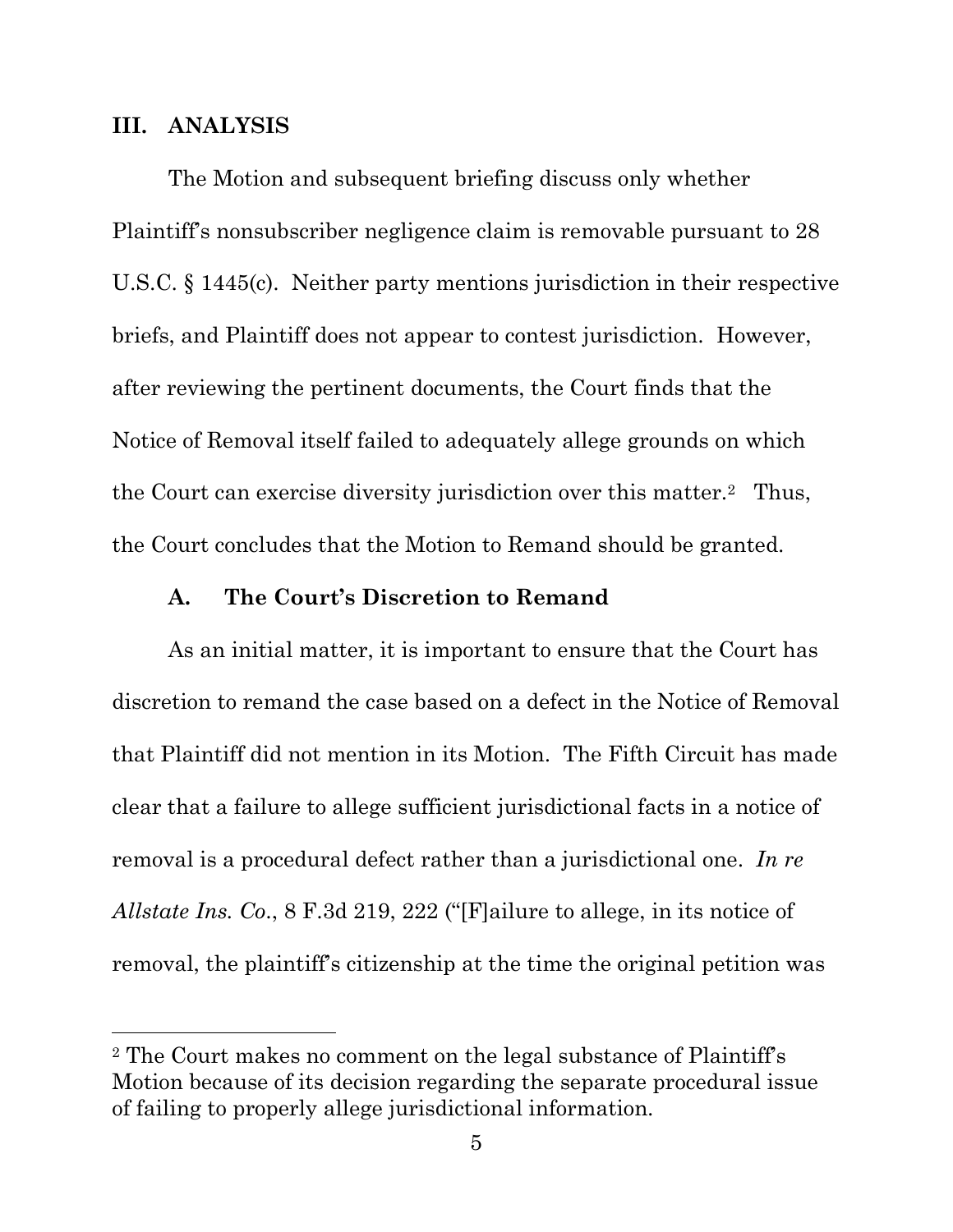filed constitutes a procedural, rather than jurisdictional, defect."). District courts do not have discretion to remand a case sua sponte due to procedural defects. *Id.* (There is no "discretion in the district court to remand for procedural defects on its own motion.").

However, when a party properly moves for remand pursuant to 28 U.S.C.A. § 1447(c), district courts do have authority to consider procedural defects not raised in the moving party's motion. *See Schexnayder v. Entergy Louisiana, Inc.*, 394 F.3d 280, 283 (5th Cir. 2004) (rejecting the argument that "a district court is not authorized under § 1447(c) to remand a case for reasons that are not listed in the original motion for remand"). The court in *Schexnayder* drew a distinction between cases where plaintiffs had filed a motion to remand, and cases where they had not and the district court remanded sua sponte. The court noted that the prohibition against sua sponte remand was based on a concern over "depriv[ing] both sides of their preferred forum" where it is unknown whether the plaintiff may ultimately "acquiesce[ ] in federal jurisdiction." *Id.* at 285. However, once the plaintiff has filed a motion to remand "the concern [over] 'depriv[ing] both sides of their preferred forum' . . . is baseless" because the moving

6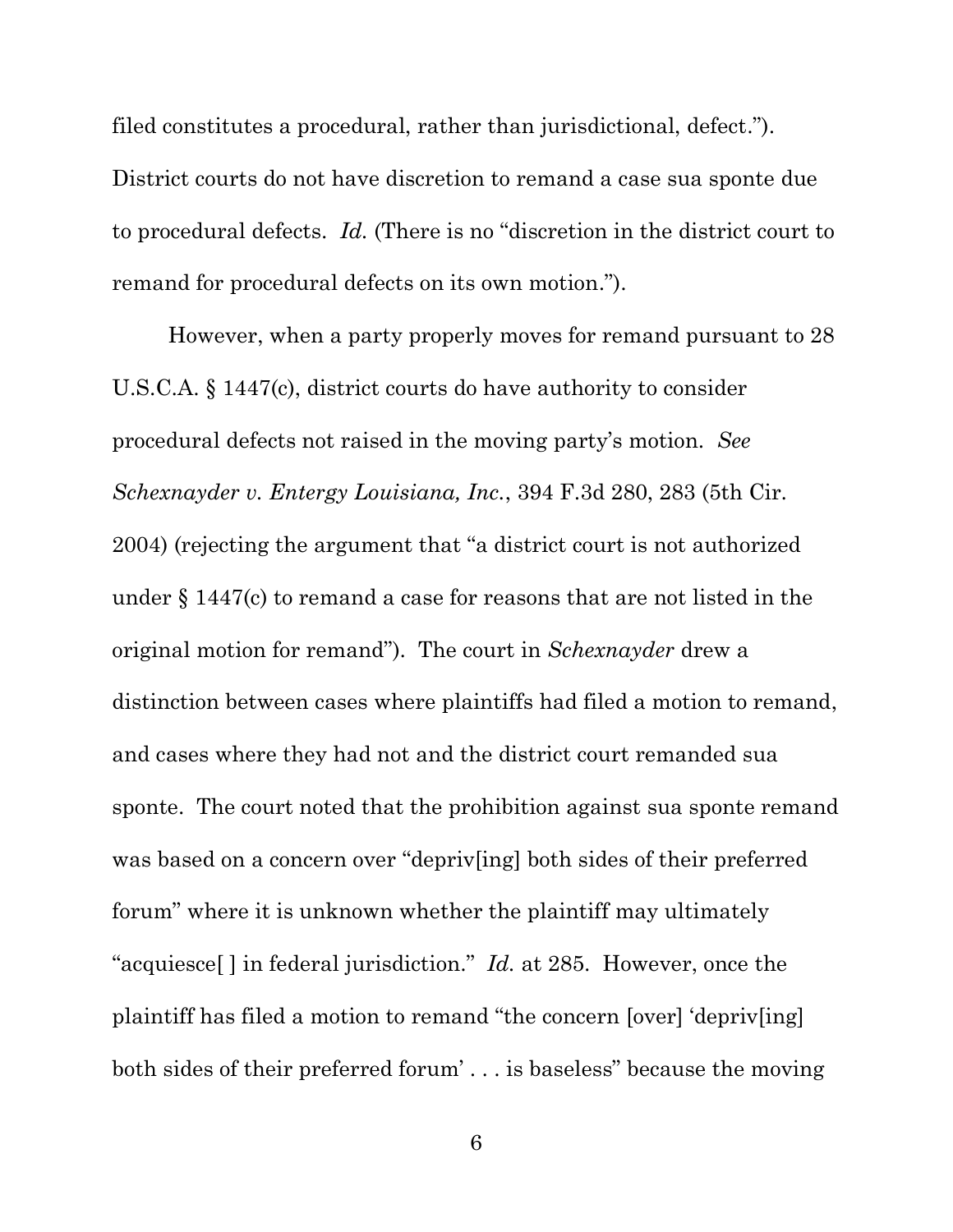party has indicated their opposition to removal. *Id.* (quoting *Whole Health Chiropractic & Wellness, Inc. v. Humana Med. Plan, Inc.*, 254 F.3d 1317, 1320 (11th Cir. 2001)). This alleviates the concern of district courts "usurping" the parties' joint decisionmaking regarding forum because one party has "explicitly refused to 'acquiesce' to the choice of forum." *Id.* at 284–85. Thus, a district court that "raises an *issue* on its own initiative" in remanding a case—as long as there is a properly filed motion to remand—does not abuse its discretion to remand. *Id.* at 284.

#### **B. Deficient Jurisdictional Allegations**

In the Notice of Removal, Defendant provides only a brief summary of the provisions of 28 U.S.C. § 1332, stating that the Court "has diversity jurisdiction over actions between citizens of different states where the amount in controversy . . . exceeds \$75,000." Not. Removal 2. However a brief summary of jurisdictional requirements, without any further factual elaboration regarding how the parties fulfill those requirements, is insufficient to adequately allege subject-matter jurisdiction over a removed case. *See Moore v. Gladiator Events*, LLC, No. 3:15-CV-01877-M, 2015 WL 5459625, at \*2 (N.D. Tex. Sept. 15,

7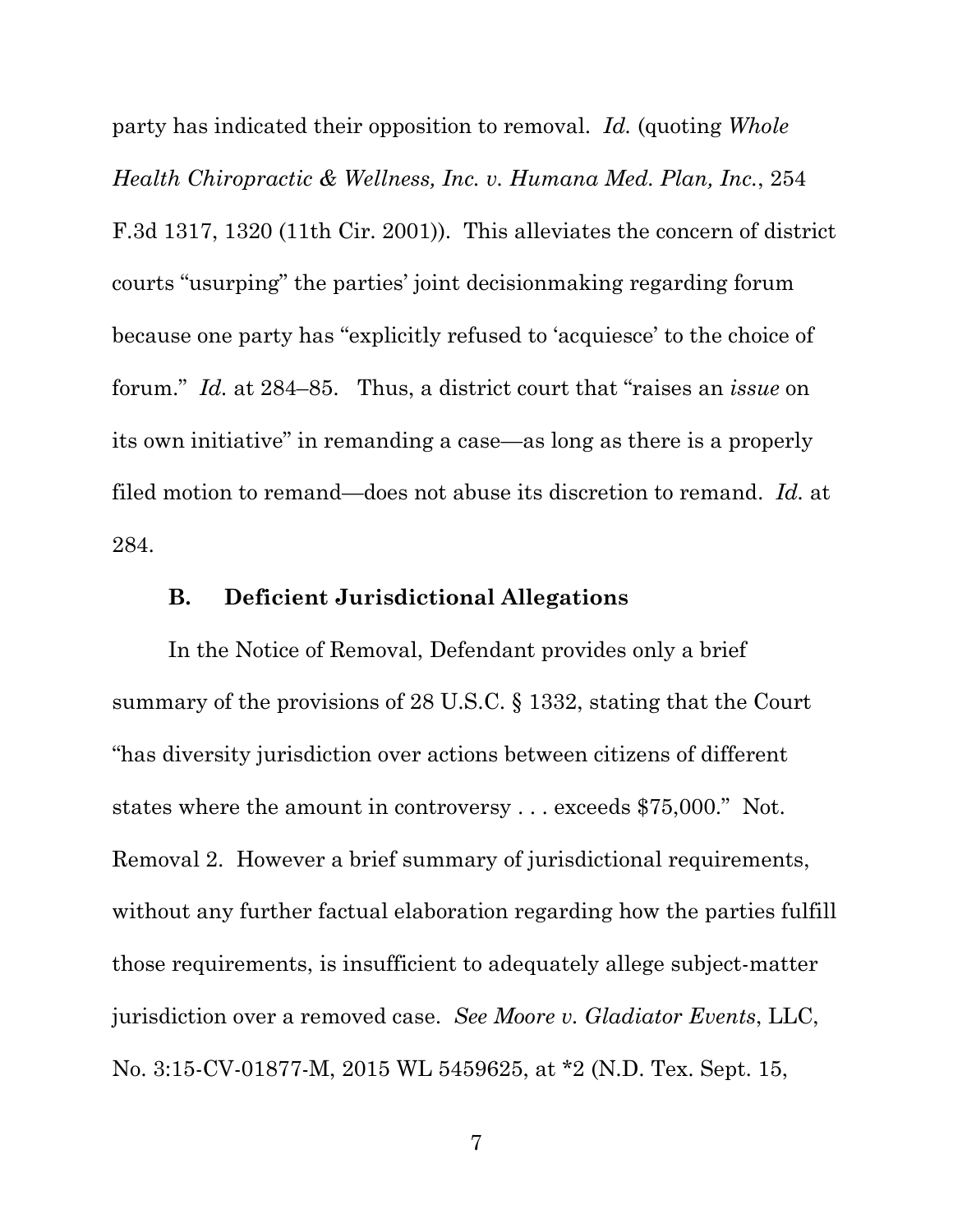2015) ("Because, in its Original Notice, Gladiator provided only its place of legal organization and principal place of business, and not the citizenship of its members, Gladiator failed properly to allege complete diversity."); *ALMS, Ltd., L.L.P. v. Guzman*, No. CIV.A.3:98-CV-1798-G, 1998 WL 684245, at \*1 (N.D. Tex. Sept. 25, 1998) ("Because Guzman's allegation fails to properly describe ALMS's place of citizenship, it cannot support removal on the basis of diversity jurisdiction."); *Ditcharo v. Wal-Mart Stores E., LP*, No. 1:15-CV-312-HSO-JCG, 2015 WL 7078761, at \*3 (S.D. Miss. Nov. 13, 2015) (remanding a case where the defendant stated that citizenship of a limited partnership is "based upon the citizenship of each of its partners," but failed to actually allege the citizenship of any of its partners).

Here, Defendant failed to identify the state where Plaintiff is a citizen, the state where Defendant is a citizen, or where Defendant's principal place of business is located. Thus, Defendant did not comply with the Fifth Circuit's clear mandate to "distinctly and affirmatively allege" the citizenship of the parties. *Howery*, 243 F.3d at 919. Further, Defendant makes no mention of the specific amount in controversy in this dispute. Again, this does not demonstrate "strict

8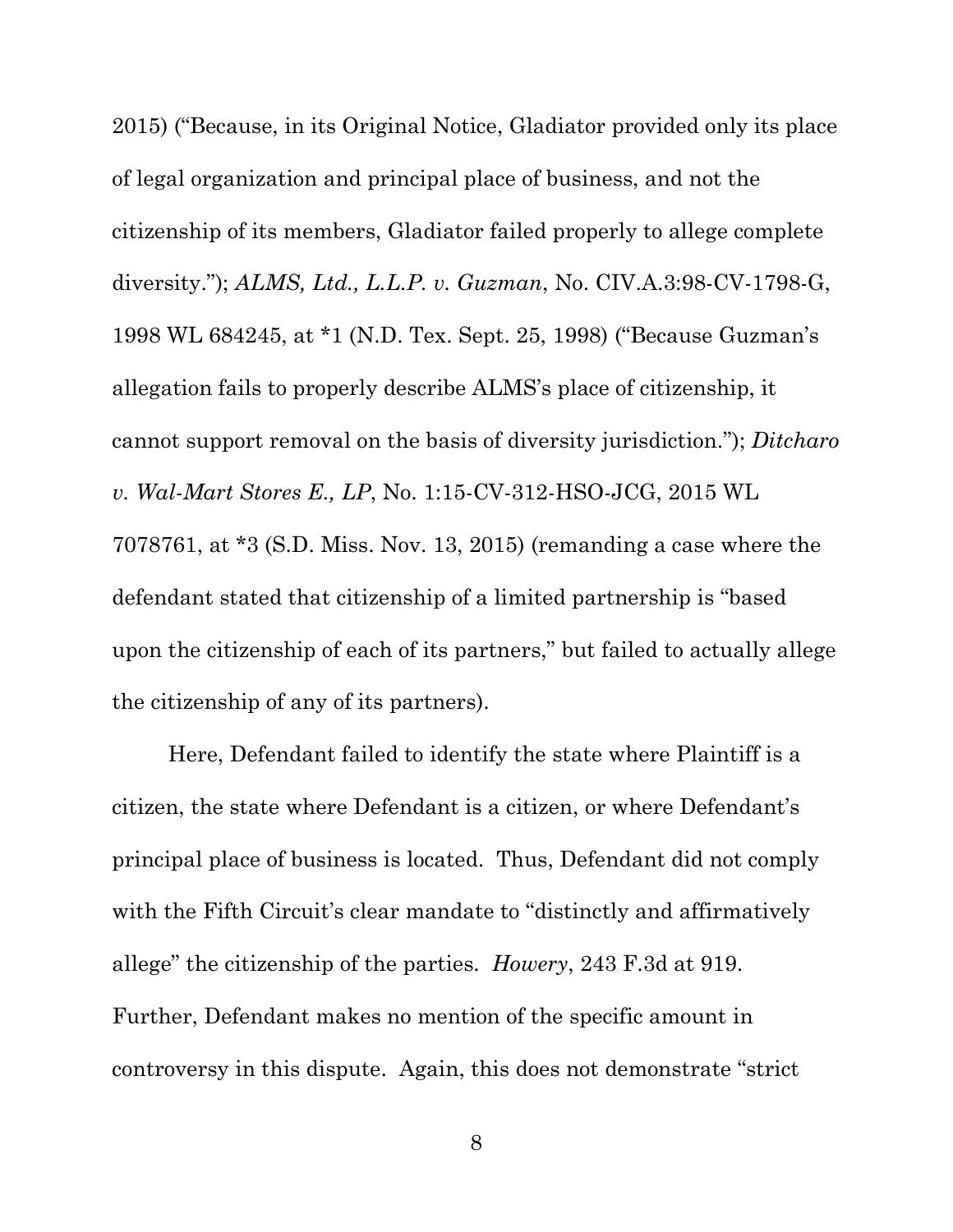adherence" to the pleading requirements in a notice of removal. *Getty Oil Corp.*, 841 F.2d at 1259. Thus, the Court concludes that Defendant did not adhere to proper procedure in removing this case, and therefore that Plaintiff's Motion should be granted.<sup>3</sup>

# **C. Amendment of the Notice of Removal**

The Court recognizes that "[d]efective allegations of jurisdiction may be amended, upon terms, in the trial or appellate courts." 28 U.S.C. § 1653; *see also Menendez*, 364 F. App'x at 66 ("[T]he district court did not abuse its discretion by allowing the defendants to amend their notice of removal to allege facts supporting diversity jurisdiction."). The Court also understands that many other district courts frequently allow defendants to submit amendments or further information to cure deficient allegations. *See, e.g.*, *Moore*, 2015 WL 5459625 at \*3–4 (granting a motion to amend the notice of removal

l

<sup>&</sup>lt;sup>3</sup> A recent case that both Plaintiff and Defendant cite and attach as an exhibit to their respective briefs provides an example of how jurisdictional information should be presented in a notice of removal. *See Casas v. R&L Carriers, Inc.*, No. EP-17-CV-122-PRM, slip op. (W.D. Tex. June 12, 2017). The notice of removal in *Casas* clearly set forth the plaintiff's citizenship, the defendant's citizenship (including the principal place of the business and the place of incorporation), and the alleged amount in controversy. *See* Not. Removal, Apr. 21, 2017, EP-17- CV-122-PRM, ECF No. 1. Accordingly, the Court denied remand in that case after carefully considering the arguments presented by the parties.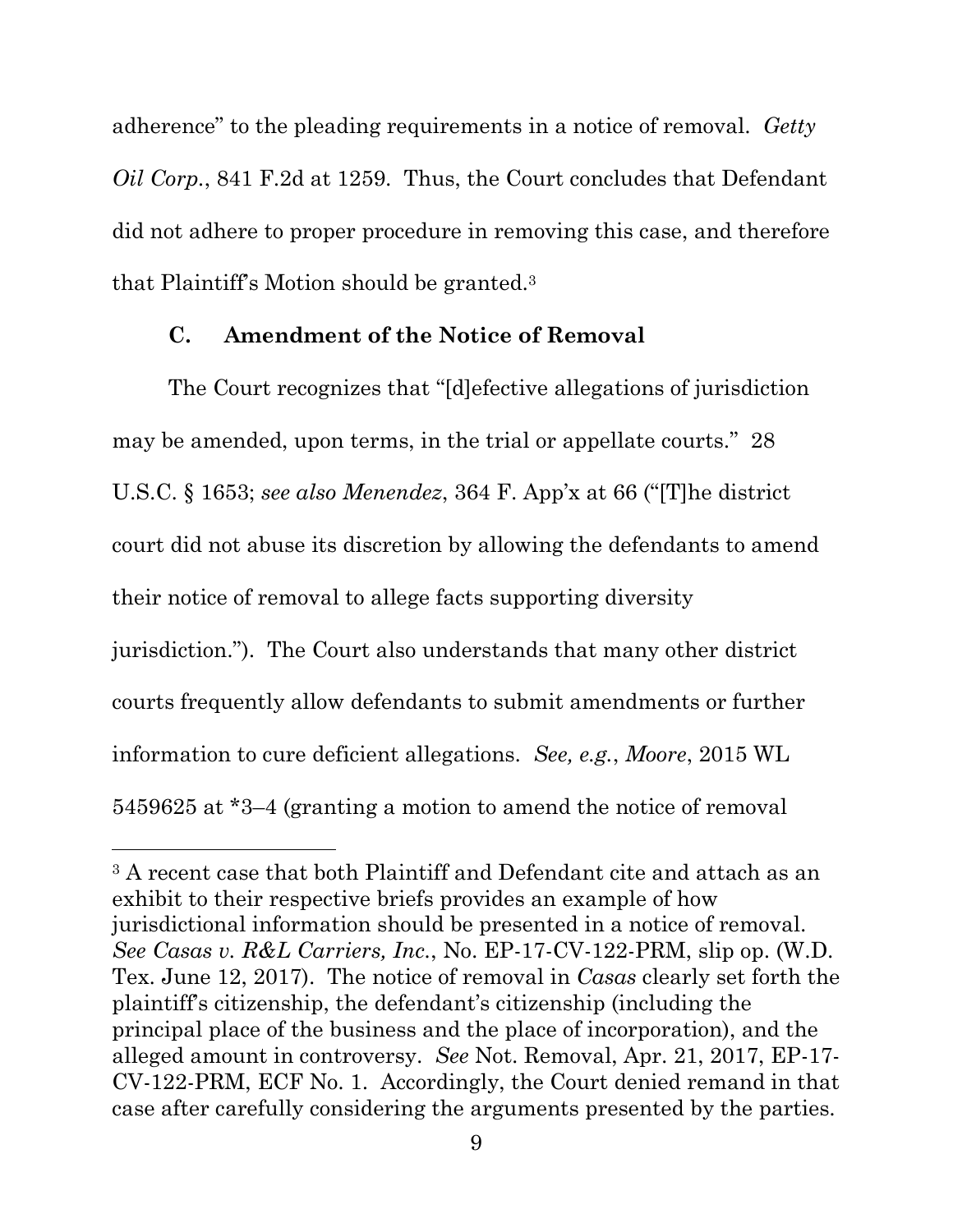where the initial jurisdictional allegations were "defective"); *Molina v. Wal-Mart Stores Texas, L.P.*, 535 F. Supp. 2d 805, 807 (W.D. Tex. 2008) ("[B]y submitting [an] affidavit, Defendant has remedied its failure to set forth the citizenship of its members in its Notice of Removal."). However, it has been well over a month since Defendant filed its Notice of Removal (filed September 11, 2017). Plaintiff filed a Motion to Remand that is now ripe for review after both sides were afforded a full briefing schedule. Despite ample opportunity and time, Defendant has not moved to amend its Notice of Removal. Without a request to amend the deficient Notice of Removal, the Court declines to correct the defective Notice for the Defendant. Thus, the Court has no option but to remand this case for failure to properly allege jurisdiction.

# **IV. CONCLUSION**

The Court finds that the Notice of Removal is defective due to Defendant's failure to distinctly and affirmatively allege facts supporting diversity jurisdiction.

Accordingly, **IT IS ORDERED** that Plaintiff Brenda Martinez's "Motion to Remand" (ECF No. 5) is **GRANTED**.